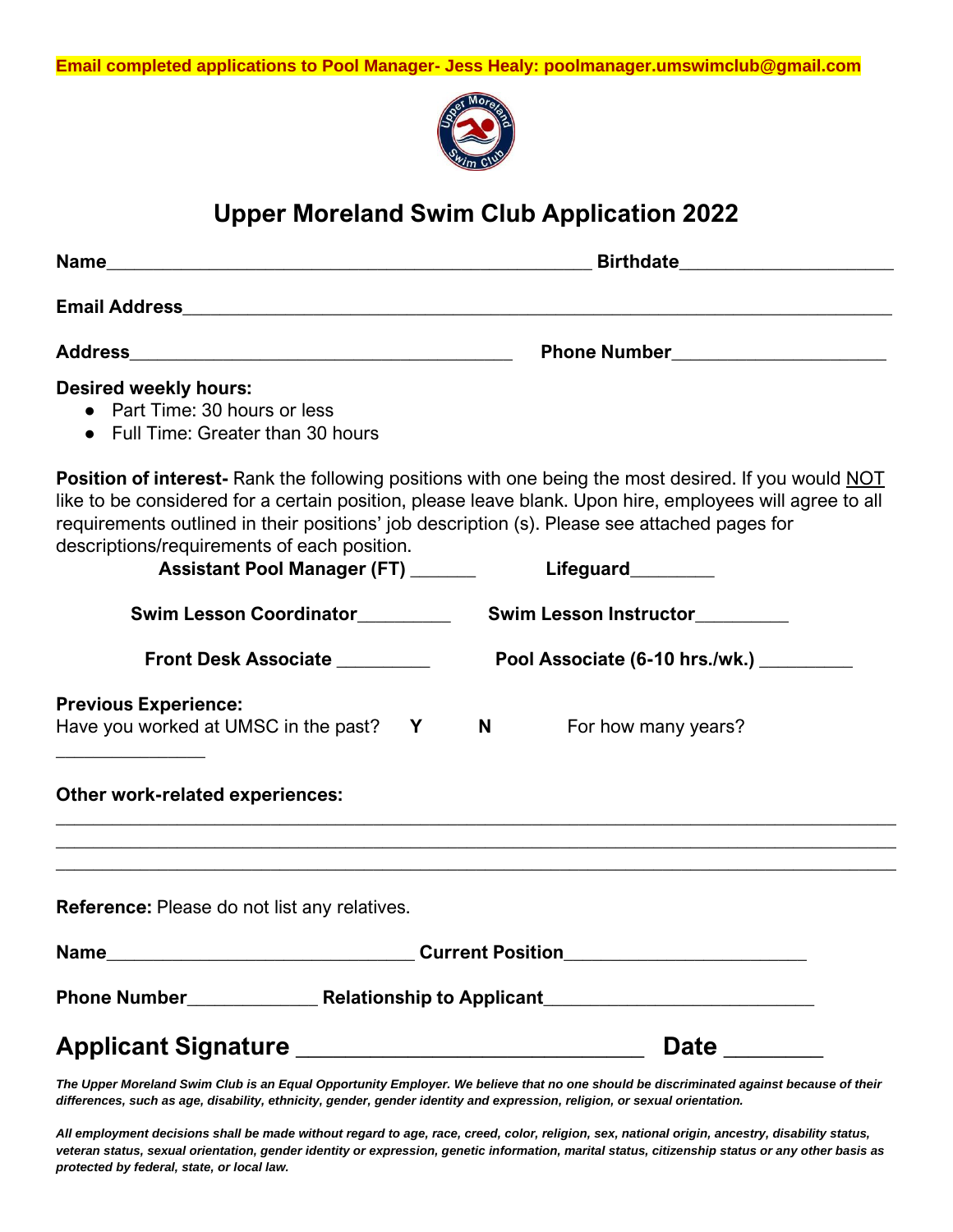

# **Upper Moreland Swim Club Assistant Pool Manager- Full time, Hourly**

#### **Job Summary**:

The Assistant Pool Manager will establish and implement short and long-range objectives for the assigned personnel under their supervision, oversee related functions and activities, and administer company policies and procedures. The Assistant Pool Manager will ensure swimmer's safety in the pool and pool area; and administer and/or supervise the process of first aid or lifesaving techniques when needed. The Pool Manager is the direct supervisor for this position.

#### **Supervisory Responsibilities:**

• The Assistant Pool Manager directly supervises the lifeguards, front desk, and pool associate positions when the Pool Manager is not present. When the Pool Manager is present, the Assistant Pool Manager supervises positions as assigned.

#### **Minimum Qualifications**

- 18 years of age by Memorial Day
- Available for work as required during the swim club's season
- All required work-related forms are completed and provided one month prior to the commencement of club operations
- Completion of Criminal Record Check and a Child Abuse History clearance; must be presented with no issues one month before commencement of pool operations.
- Current Red Cross Lifeguard Certification Required and a copy provided
- Current CPR/ First Aid/AED Certifications Required and a copy provided

#### **Physical Demands**

- Required to have strong swimming skills
- Ability to react to emergency situations with quick movements, strenuous activity, and, on occasion, assist or lift persons in distress of varying weights.
- Ability to remain alert while sitting, standing, or walking for prolonged periods of time
- Ability to operate, lift and control various pool equipment with or without assistance.
- Ability to lift/carry up to seventy-five pounds without assistance.

- Punctual, dependable, and accountable
- Applies and demonstrate patience, passion, and enthusiasm
- Applies good interpersonal and de-escalation skills
- Applies good critical thinking skills
- Makes sound judgment even under time constraints
- Available to work on a variety of hours, days, and shifts, including holidays and weekends during the swim club season
- Reports to work able to meet job responsibilities and in proper attire and physical condition consistent with club policies and procedures.
- Ability to multitask
- Highly organized and efficient in completion of assigned duties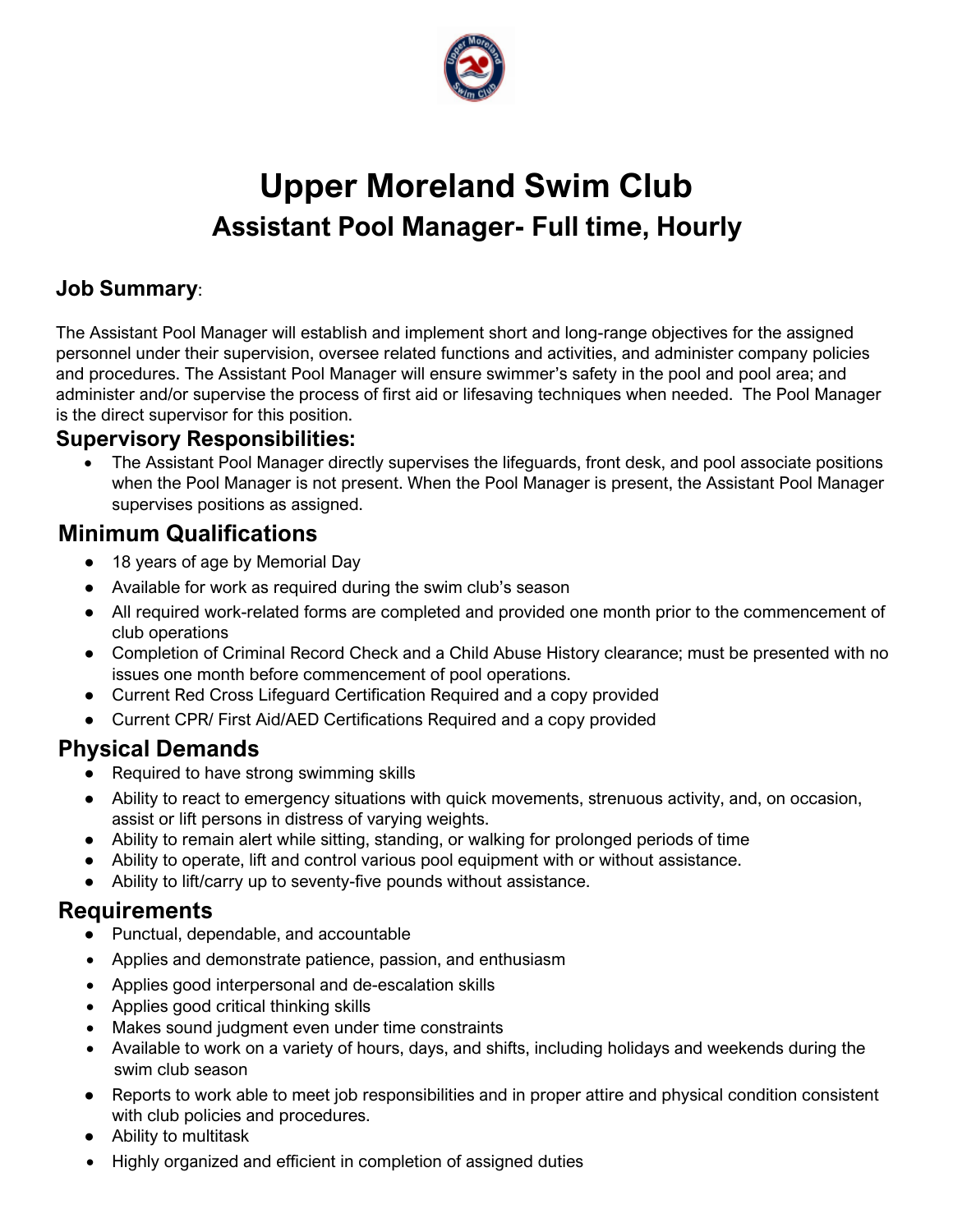

- Monitors personnel performance, identifying and facilitating opportunities to improve performance
- Manages daily aspects of the pool operations and its staff to ensure duties are completed and customer needs are met.
- Collaborates with other managers to plan, direct, and coordinate duties and assignments
- Drafts, submits, and presents various performance and management reports.
- Manages conflicts and resolves complaints with supervised personnel or patrons on a timely manner assuring confidentiality
- Builds and fosters positive relationships with staff and patrons
- Communicates effectively and professionally with staff about lifeguard rotation and assures that staff members are adhering to rotation assignments and receiving appropriate breaks
- Communicates and enforces all UMSC policies and rules in a personable and professional manner
- Completes appropriate radio announcements as directed by the Pool Manager
- Attends and participates in orientation and regular in-service trainings
- Knowledge of on-site protocols, operational procedures and safety policies and assuring compliance
- Knowledge of protocols for providing on-site emergency assistance and assuring compliance
- Supervise and assist those you supervise in enforcing all UMSC rules and policies
- Walk grounds at a minimum of every 60 minutes, surveying the pool, grounds, and patrons ensuring a there is no infractions of the rules, policies, as well as rectifying any observed pool capacity issues and/or potential hazards or unsafe areas and/or behavior by either the patrons or supervised personnel.
- Actions taken to rectify or resolve any matter involving personnel, patrons, club grounds, etc., are to be reported to the Pool Manager
- Spot hazards or potential hazards and take measures or alert appropriate personnel timely to prevent accidents and/or bodily harm.
- Complete incident report in accordance with incident reporting policy
- Recognize and respond effectively in emergency situations by activating the Emergency Action Plan (EAP)
- Complete and document pool chemical checks in accordance with UMSC policy and procedure
- Rectify water chemistry imbalances and/or timely alert Pool Manager and/or proper personnel
- Ensure automatic operating systems are working correctly and if not timely alert Pool Manager and/or proper personnel
- Complete regular inventory checks of supplies and equipment, documents any needs and communicates your findings with the Pool Manager
- Manages delegation of daily tasks and supervises completion
- Manages conflicts and resolves complaints with supervised personnel on a timely manner assuring confidentiality
- Performs other related duties as assigned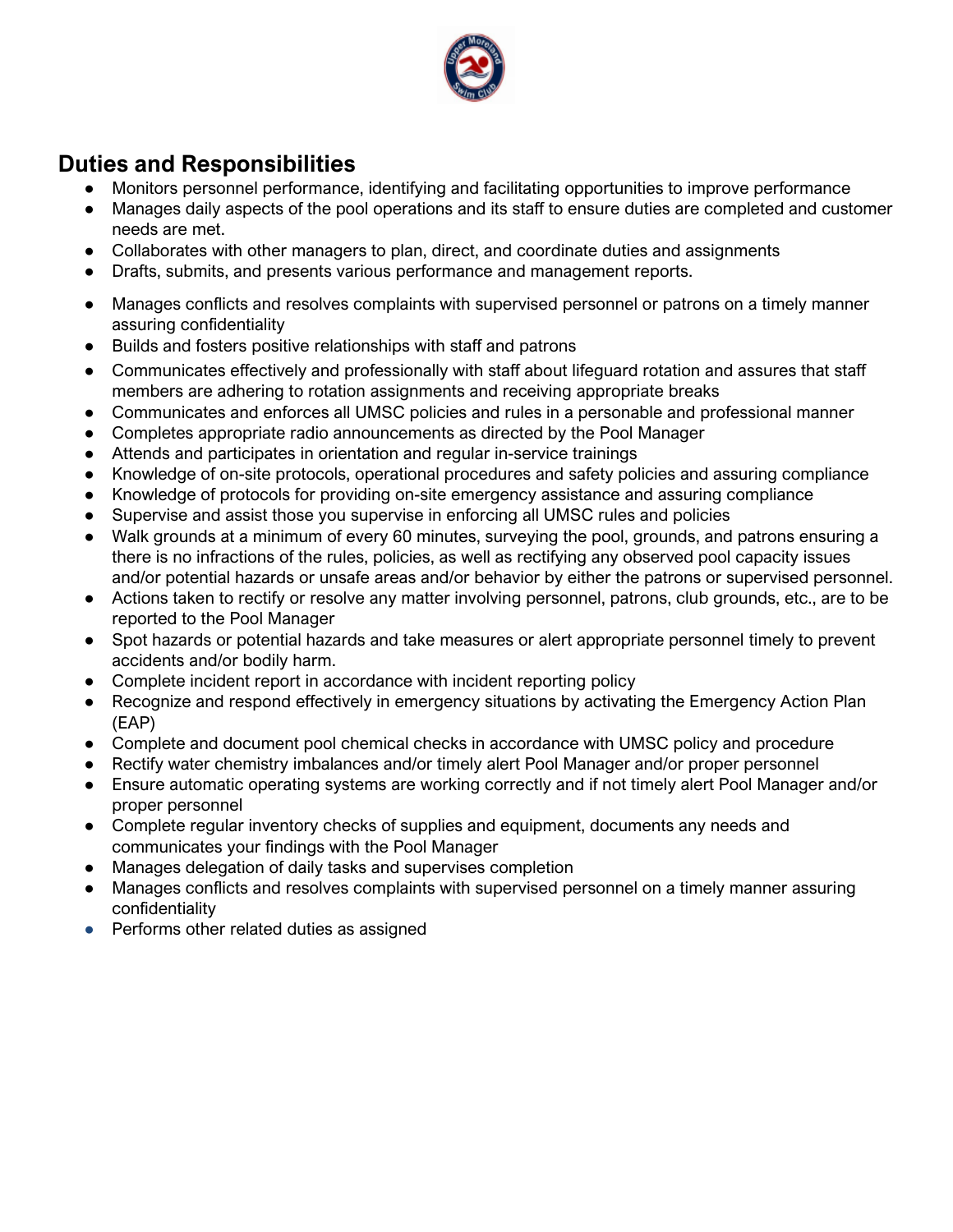

# **Upper Moreland Swim Club Lifeguard Position Full & Part Time, Hourly**

#### **Job Summary:**

The Lifeguard position will ensure swimmers are safe in the pool and the pool area; that the pool operating rules are complied with and administer first aid or lifesaving techniques when needed. The Pool Manager is the direct supervisor to this position. The Assistant Pool Manager is the secondary direct supervisor for this position when the Pool Manager is not present.

#### **Supervisory Responsibilities***:*

• None.

### **Minimum Qualifications**

- Current Red Cross Lifeguard Certification Required and copy provided
- Current CPR/ First Aid/AED Certifications Required and copy provided
- Fifteen years of age by the completion of the lifeguard certification and CPR and First Aid certification
- Working papers from local school district (if under 18)
- Completion of Criminal Record Check and a Child Abuse History clearance; must be presented with no issues one month before commencement of pool operations
- Fifteen years of age by Memorial Day
- Available for work as required during the swim club's season
- All required work-related forms are completed and provided one month prior to the commencement of club operations

#### **Physical Demands**

- Required to have strong swimming skills
- Ability to react to emergency situations with quick movements, strenuous activity, and, on occasion, assist or lift persons in distress of varying weights.
- Required to remain alert to dangerous situations while sitting, standing, or walking for prolonged periods of time
- Ability to operate, lift and control various pool equipment with or without assistance.
- Ability to lift/carry up to seventy-five pounds without assistance

- Punctual, dependable, and accountable
- Applies and demonstrate patience, passion, and enthusiasm
- Applies good interpersonal and de-escalation skills
- Applies good critical thinking skills
- Makes sound judgment even under time constraints
- Available to work on a variety of hours, days, and shifts, including holidays and weekends during the swim club season
- Reports to work able to meet job responsibilities and in proper attire and physical condition consistent with club policies and procedures.
- Ability to multitask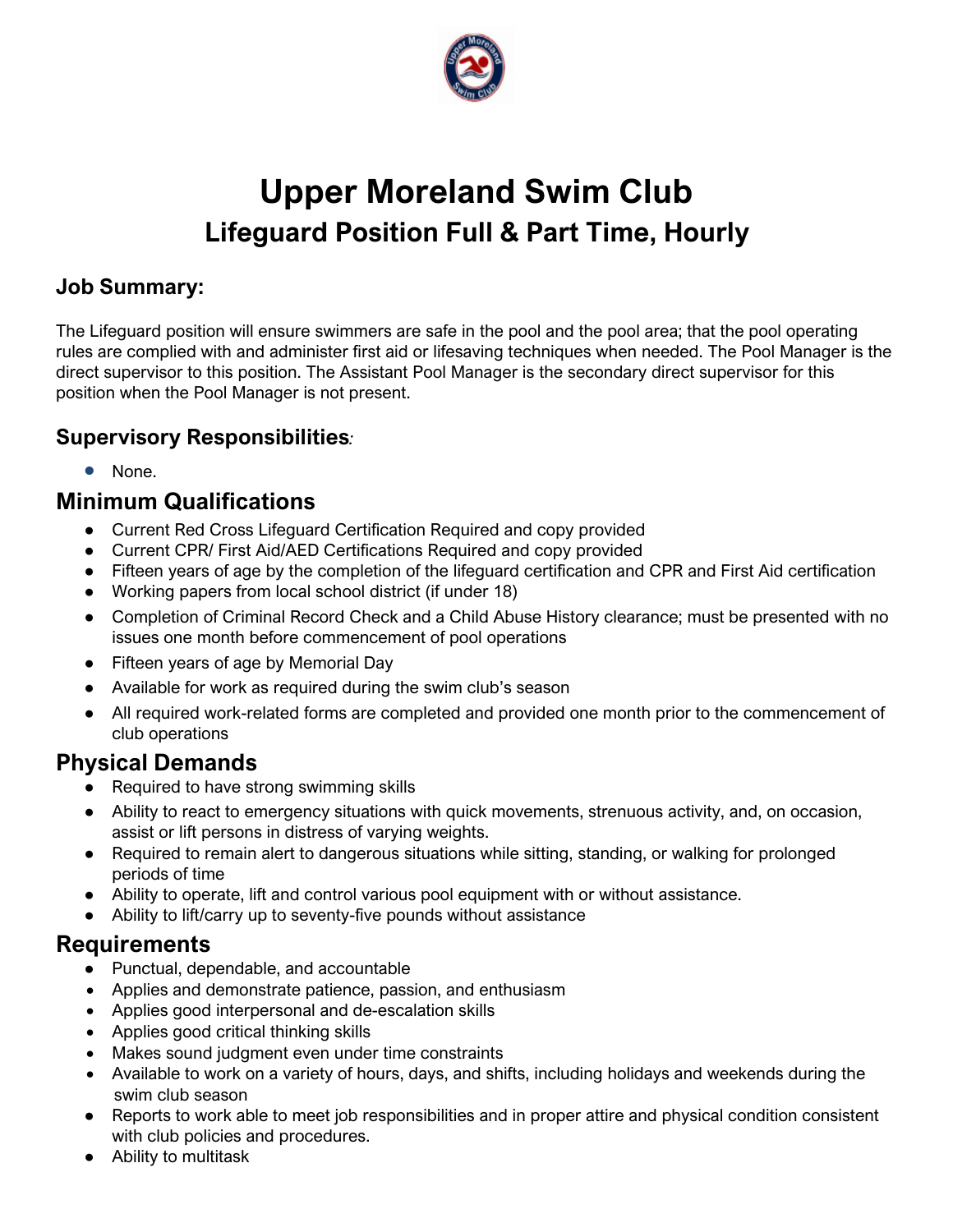

• Highly organized and efficient in completion of assigned duties

- Communicates effectively and professionally with co-workers and supervisors regarding work matters, including but not limited to rotations and appropriate breaks
- Communicates and enforces all UMSC policies and rules in a personable and professional manner
- Adheres to proper radio protocol and responds in a timely manner
- Maintain rotation of lifeguarding, timely reporting to lifeguarding stations
- Be timely and follow rotation protocols, always be aware of pool safety during this process
- Rectify any observed pool capacity issues and/or potential hazards or unsafe areas and/or unsafe behavior
- Attend and participate in orientation and regular in-service training
- Knowledge of on-site protocols, operational procedures, and safety policies and compliance with same for yourself and the patrons
- Knowledge of protocols for providing on-site emergency assistance and assuring compliance
- Enforce all UMSC rules and polices
- Actions taken to rectify or resolve any matter involving patrons or club grounds, etc., are to be reported to the Pool Manager or Assistant Pool Manager on duty
- Spot hazards or potential hazards and take measures or alert appropriate personnel timely to prevent accidents and/or bodily harm
- Assist Pool Manager or Assistant Pool Manager on duty in completing incident reports in accordance with the incident reporting policy
- Complete daily cleaning assignments
- Actively and always guard and scan the pool area; refrains from socializing while guarding
- Spot hazards or potential hazards and take measures or alert appropriate personnel to prevent accidents
- Recognizes and responds effectively in emergency situations by activating the Emergency Action Plan (EAP)
- Identify and facilitate opportunities to increase productivity and efficiency.
- Builds and fosters positive relationships with staff and patrons
- Ensure job responsibilities are completed and customer needs are met.
- Collaborate with managers to plan, direct, and coordinate job responsibilities
- Drafts, submits, and presents recommendations of improvement reports to manager
- Manages conflicts and resolves complaints with patrons on a timely manner and report such incidents to the Pool Manager of Assistant Pool Manager on duty
- Performs other related duties as assigned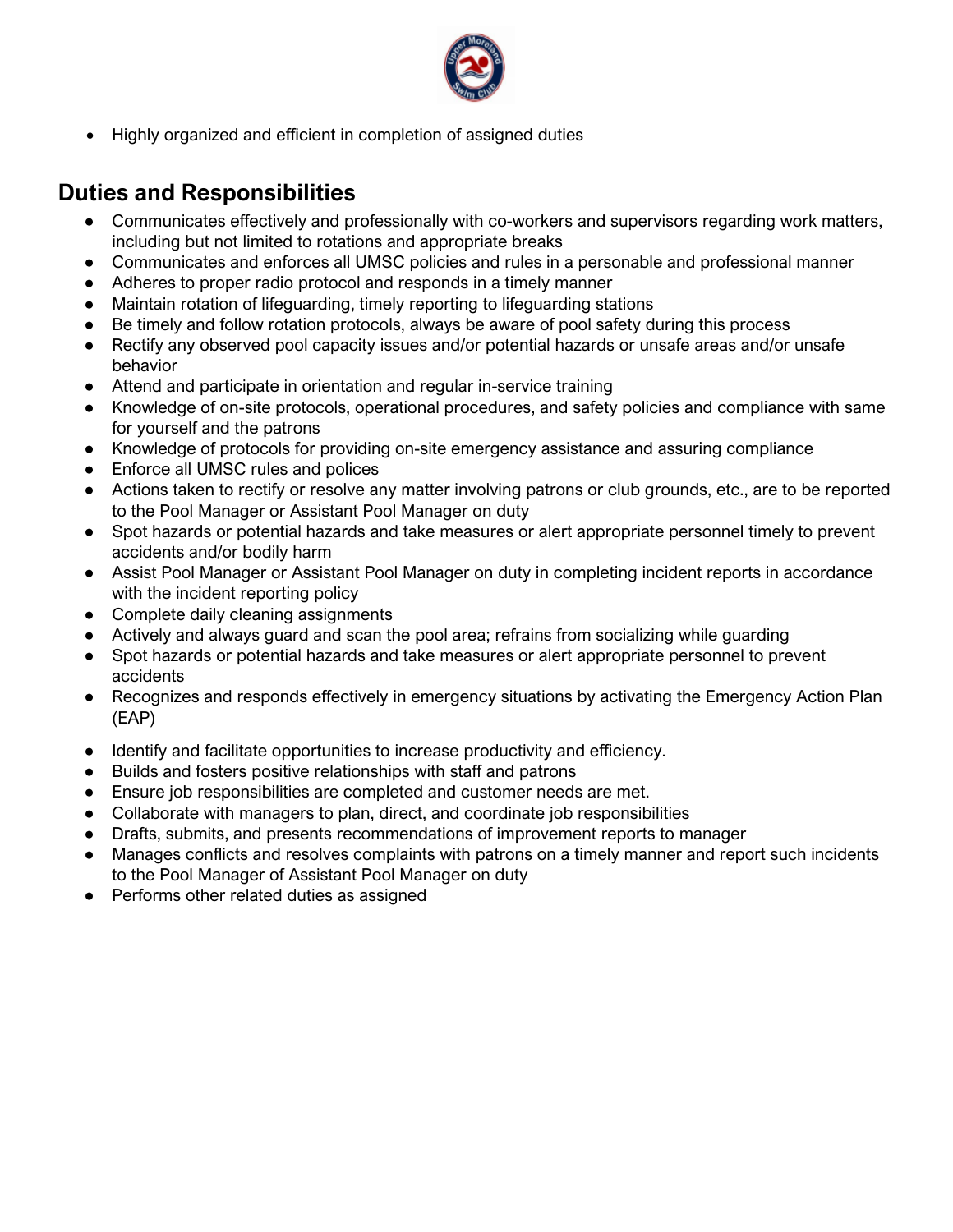

# **Upper Moreland Swim Club Front Desk Position- Part time OR Full time, Hourly**

#### **Job Summary:**

The Front Desk Position will ensure only members and their guests enter the club facility and all members and guests are properly recorded in the ESoft System; and any exceptions are reported to the Pool Manager or Assistant Pool Manager on Duty. They are to maintain accurate records of patron attendance and fees collected, reporting same to Pool Manager or Assistant Pool Manager on Duty. The Pool Manager is the direct supervisor for this position. The Assistant Pool Manager is the secondary direct supervisor for this position when the Pool Manager is not present.

#### **Supervisory Responsibilities:**

• None.

#### **Minimum Qualifications**

- Fifteen years of age by Memorial Day
- Working papers from local School District (if under 18)
- Completion of Criminal Record Check and a Child Abuse History clearance; must be presented with no issues before opening day.
- Available for work as required during the swim club's season
- All required work-related forms are completed and provided one month prior to the commencement of club operations

## **Physical Demands**

- Able to stand or sit for prolonged periods of time
- Ability to react to adversity professionally and maturely
- Able to remain alert and attentive to job requirements while on duty

- Punctual, dependable, and accountable
- Applies and demonstrate patience, passion, and enthusiasm
- Applies good interpersonal and de-escalation skills
- Applies good critical thinking skills
- Makes sound judgment even under time constraints
- Available to work on a variety of hours, days, and shifts, including holidays and weekends during the swim club season
- Reports to work able to meet job responsibilities and in proper attire and physical condition consistent with club policies and procedures.
- Possess basic computer skills
- Knowledge of basic math skills (addition, subtraction, multiplication, and division) as it relates to monetary collections
- Ability to multitask
- Highly organized and efficient in completion of assigned duties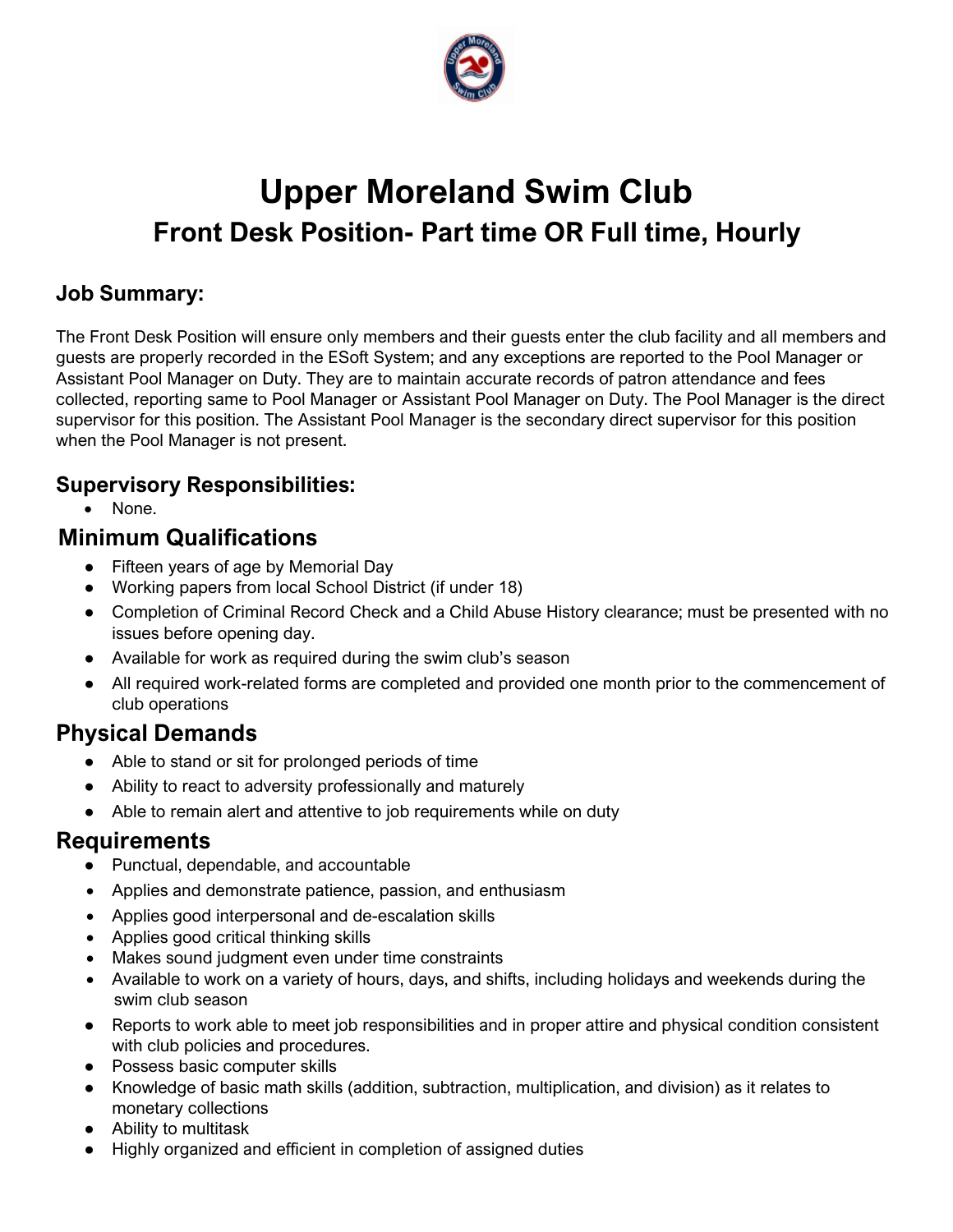

- Communicates effectively and professionally with patrons, co-workers, and supervisors
- Attends and participates in orientation and in-service training
- Knowledge of membership check-in/check-out procedures and policies and completes these tasks in accordance with said procedures and polices
- Knowledge of on-site protocols, operational procedures, and safety policies regarding parties, guests and other club events and completes these tasks in accordance with said procedures and policies
- Builds and fosters positive relationships with staff and patrons
- Performs other related duties as assigned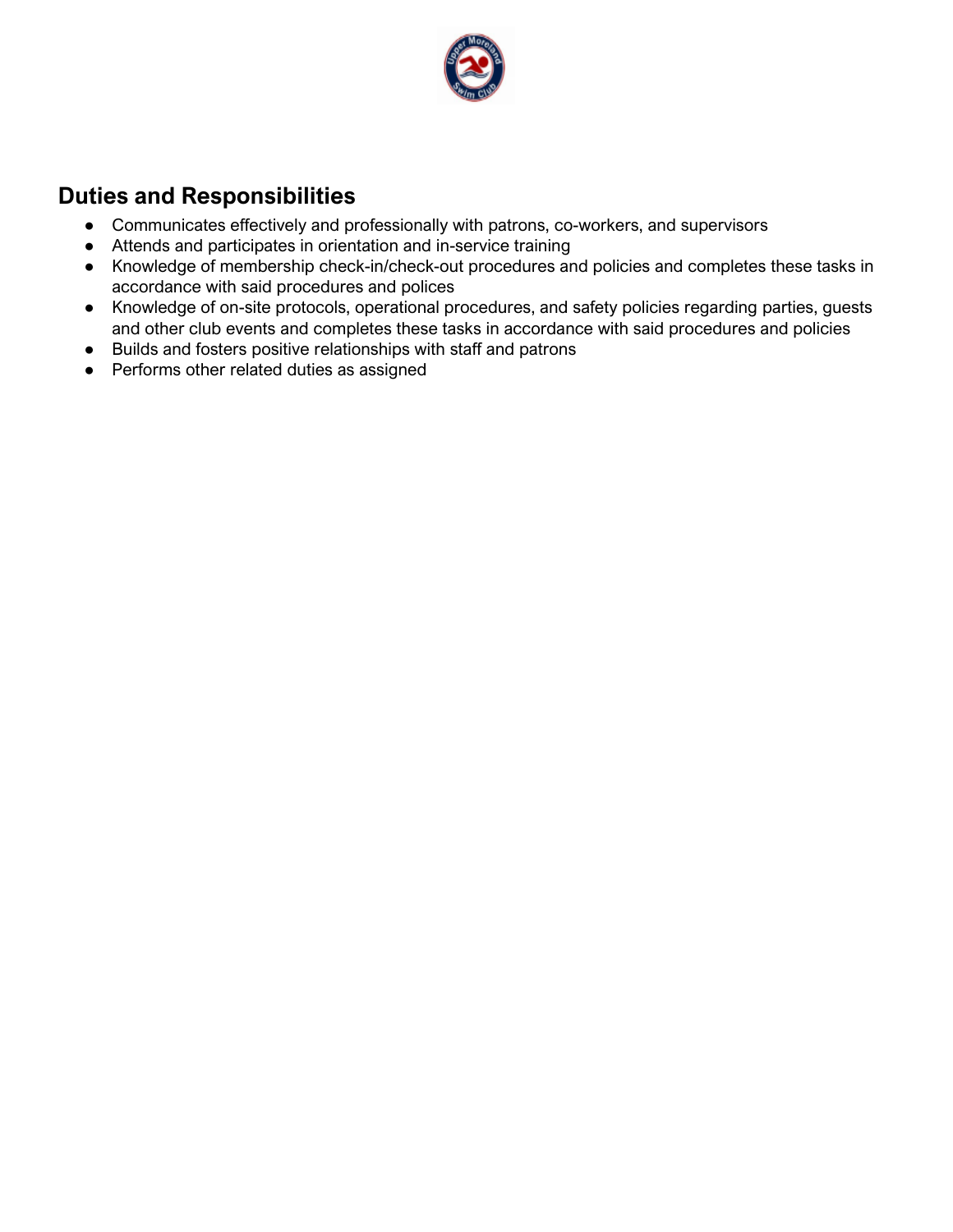

# **Upper Moreland Swim Club Pool Associate Position- Part Time, Hourly**

### **Job Summary:**

The Pool Associate position will maintain the club's grounds and facility as directed by either the Pool Manager or the Assistant Pool Manager on duty. The Pool Manager is the primary direct supervisor for this position. The Assistant Pool Manager is the secondary direct supervisor for this position when the Pool Manager is not present.

#### **Supervisory Responsibilities:**

• None.

#### **Minimum Qualifications**

- Fifteen years of age by Memorial Day
- Working papers from local School District (if under 18)
- Completion of Criminal Record Check and a Child Abuse History clearance; must be presented with no issue one month before commencement of pool operations.
- Available for work as required during the swim club's season
- All required work-related forms are completed and provided one month prior to the commencement of club operations

## **Physical Demands**

- Able to lift and move items of up to fifty pounds without assistance
- Able to operate yard work equipment (leaf blower, power washer, etc.)
- Able to stand/walk for prolonged periods of time
- Able to bend, crouch and twist their body
- Possess adequate fine motor skills conducive to completing moderate physical labor

- Punctual, dependable, and accountable
- Applies and demonstrate patience, passion, and enthusiasm
- Applies good interpersonal and de-escalation skills
- Applies good critical thinking skills
- Makes sound judgment even under time constraints
- Available to work on a variety of hours, days, and shifts, including holidays and weekends during the swim club season
- Reports to work able to meet job responsibilities and in proper attire and physical condition consistent with club policies and procedures.
- Ability to multitask
- Highly organized and efficient in completion of assigned duties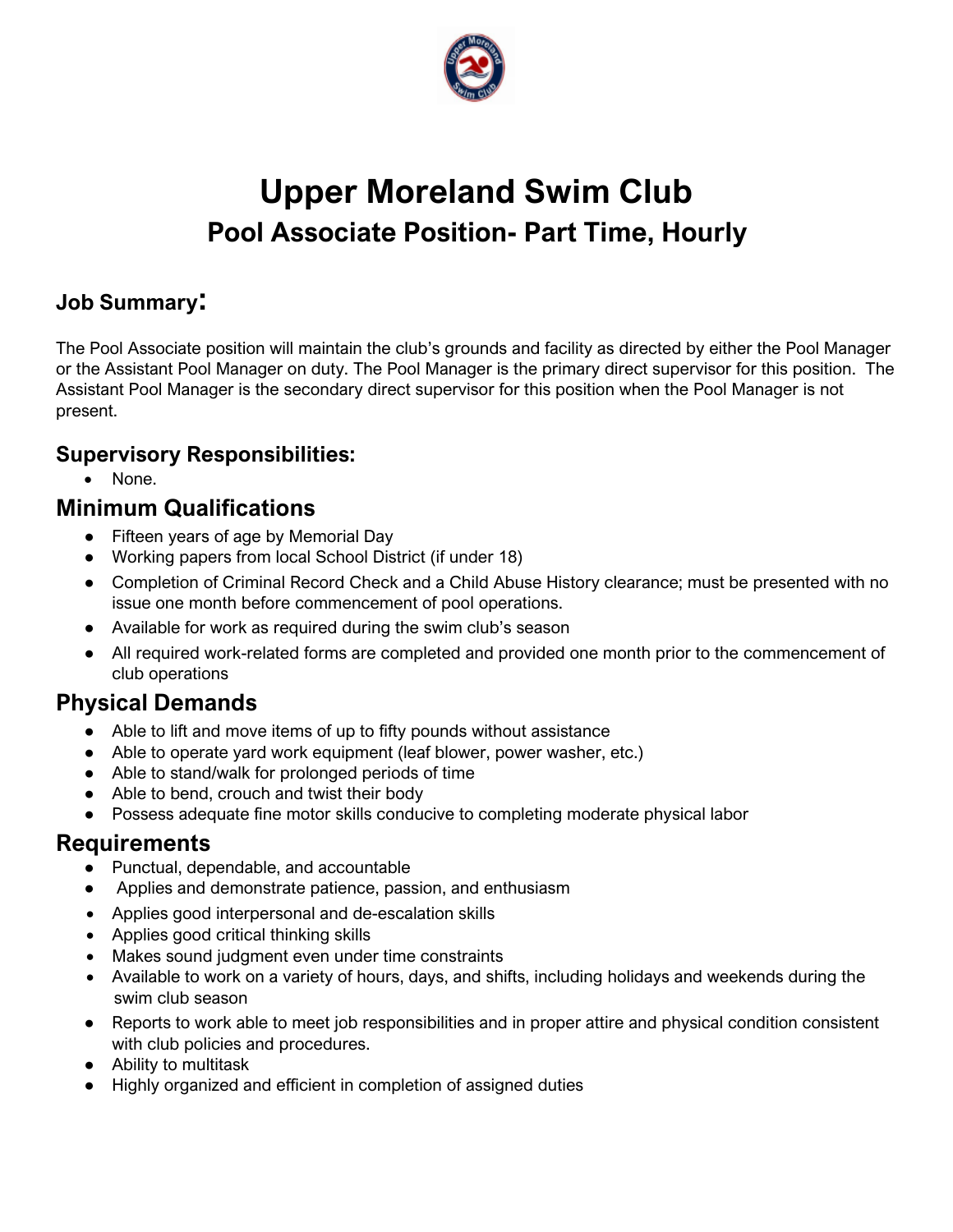

- Communicates effectively and professionally with patrons, co-workers, and supervisors
- Attends and participates in orientations and trainings
- Builds and fosters positive relationships with staff and patrons
- Maintenance of Upper Moreland Swim Club grounds including, but not limited to:
	- Weeding/watering flower beds
		- Trash/personal item pick up
		- Operating leaf blowers/power washers
		- Cleaning picnic tables
		- Organizing lost and found
		- Sweeping/raking mulch
		- Picking up trash and debris
		- Emptying trash in waste dumpster
		- Sweeping sidewalks
		- Wiping down high traffic areas with disinfectants and cleaners
		- Cleaning restrooms and public areas
		- Perform other related duties as assigned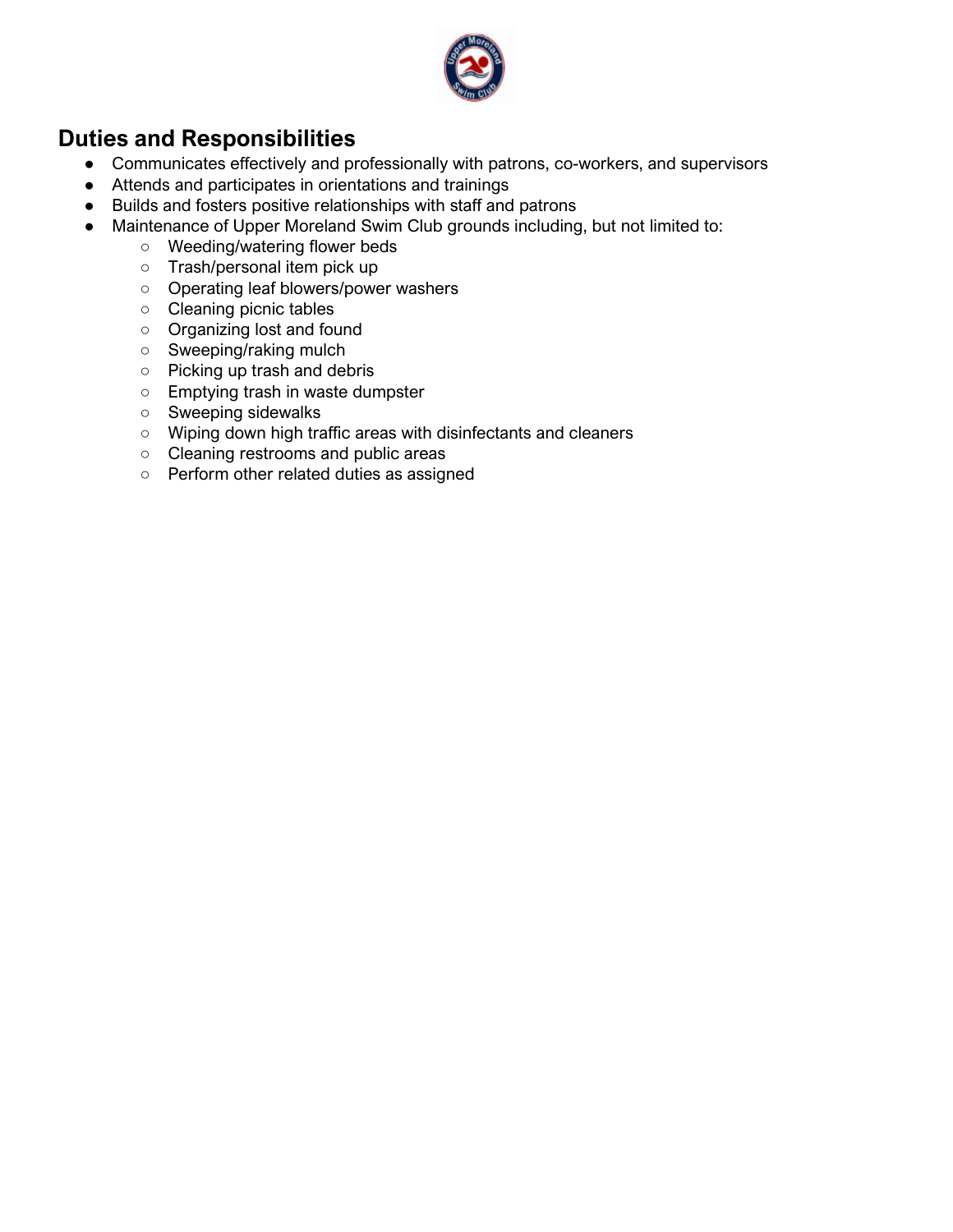

# **Upper Moreland Swim Club**

# **Swim Lesson Coordinator- Part Time, Hourly**

#### **Job Summary:**

The Swim Lesson Coordinator will ensure the swim lesson program is successfully and safely administered.

#### **Supervisory Responsibilities:**

• The Swim Lesson Coordinator directly supervises the Swim Lesson Instructors.

#### **Requirements**

- Punctual, dependable, and accountable
- Applies and demonstrate patience, passion, and enthusiasm
- Applies good interpersonal and de-escalation skills
- Applies good problem-solving and quick decision-making skills
- Makes sound judgment even under time constraints
- Available to work on a variety of hours, days, and shifts, including holidays and weekends during the swim club season
- Reports to work able to meet job responsibilities and in proper attire and physical condition consistent with club policies and procedures.
- Ability to multitask
- Highly organized and efficient in completion of assigned duties

## **Minimum Qualifications**

- 18 years of age by Memorial Day
- Knowledgeable of a variety of swimming techniques and skills
- Available for work during the swim club summer season
- Completion of Criminal Record Check and a Child Abuse History clearance; must be presented with no issue one month before commencement of pool operations
- Current Red Cross Lifeguard Certification Required and a copy provided
- Current CPR/ First Aid/AED Certifications Required and a copy provided
- Available for work during the swim club's season
- All required work-related forms are completed and provided one month prior to the commencement of club operations

#### **Physical Demands**

- Required to have strong swimming skills
- Ability to react to emergency situations with quick movements, strenuous activity, and, on occasion, assist or lift persons in distress of varying weights.
- Required to remain alert to dangerous situations while sitting, standing, or walking for prolonged periods of time
- Ability to remain alert while sitting, standing, or walking for prolonged periods of time
- Ability to lift/carry up to seventy-five pounds without assistance.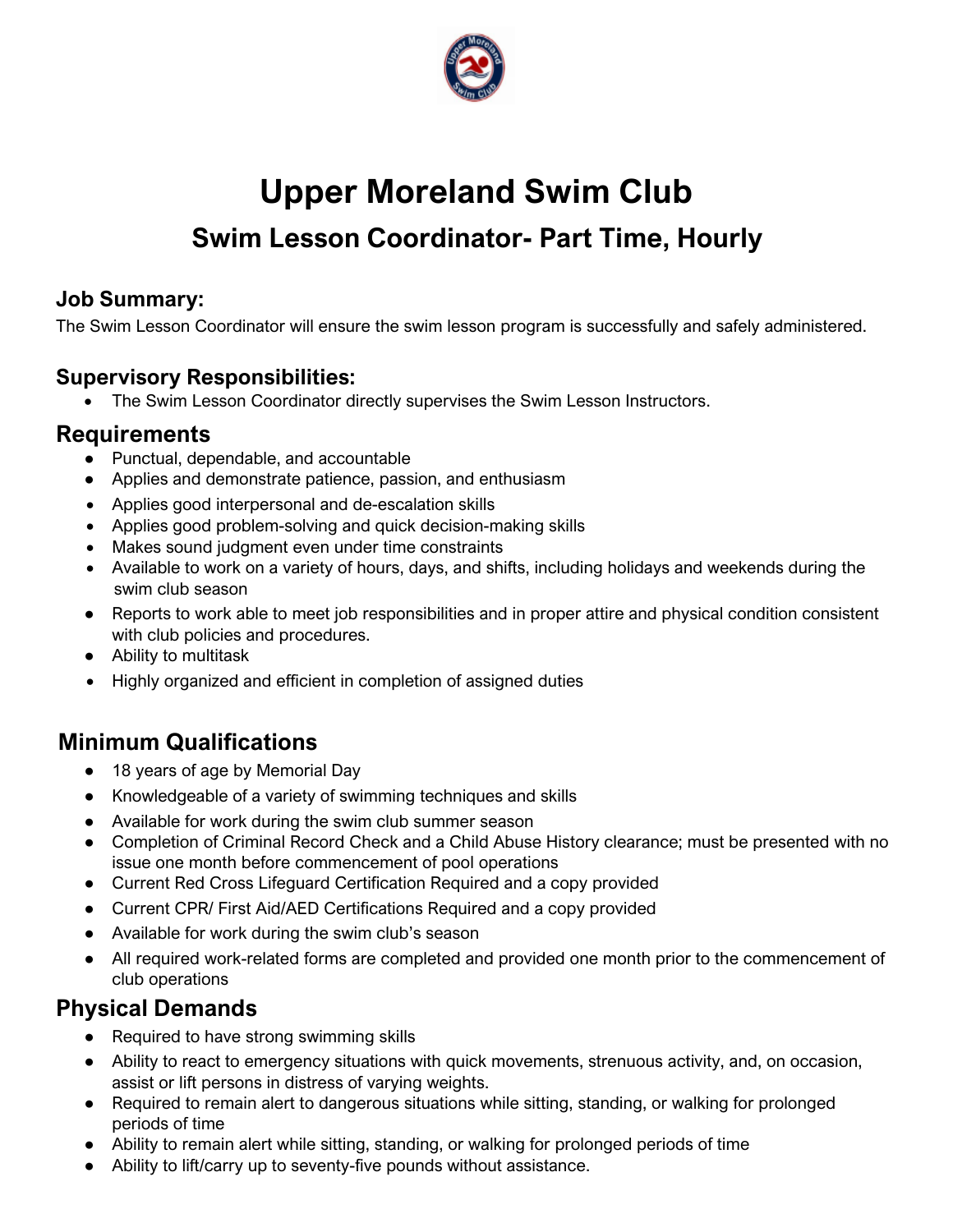

- Determines the best method to deliver needed training; prepares materials, locations, and supplies accordingly.
- Explains and demonstrates jobs and tasks to be performed.
- Explains, demonstrates, and emphasizes all safety aspects of jobs and tasks; reviews any applicable job safety analysis with each employee.
- Schedules, organizes, and provides supplemental training when necessary.
- Conducts refresher training sessions when necessary.
- Develops and maintains a library of training and reference materials and documentation.
- Periodically reviews internal training programs then recommends and facilitates improvements.
- Communicates effectively and professionally with swim instructors and provides guidance and training when needed
- Communicates effectively and professionally with program participants
- Knowledge of policies and procedures regarding UMSC Emergency Action Plan (EAP)
- Maintain a safe environment and applies safety rules and guidelines
- Creates a welcoming, positive, and safe atmosphere conducive to learning a variety of swimming techniques and water skills
- Builds and fosters positive relationships with swim lesson instructors and program participants
- Manages and organizes participant registration
- Assigns participants and instructors to appropriate levels
- Compiles end of session reports and assists instructors in completing and distributing report cards
- Supervises daily lessons
- Communicates and enforces all UMSC policies and rules in a personable and professional manner
- Attends and participates in orientation and regular in-service trainings
- Knowledge of on-site protocols, operational procedures and safety policies and compliance with same for yourself and those you supervise.
- Knowledge of protocols for providing on-site emergency assistance and providing same
- Supervises and assist those you supervise in enforcing all UMSC rules and policies
- Must be present during swim lessons, surveying the pool, grounds, and patrons ensuring there is no infractions of the rules, policies, as well as rectifying any observed swim lesson issues and/or potential hazards or unsafe areas and/or behavior by either the patrons or supervised personnel.
- Actions taken to rectify or resolve any matter involving personnel, patrons, club grounds, etc., are to be reported to the Pool Manager
- Spot hazards or potential hazards and take measures or alert appropriate personnel timely to prevent accidents and/or bodily harm.
- Completes incident report in accordance with incident reporting policy
- Recognize and respond effectively in emergency situations by activating the Emergency Action Plan (EAP)
- Manages conflicts and resolves complaints with supervised personnel or patrons on a timely manner assuring confidentiality
- Performs other related duties as assigned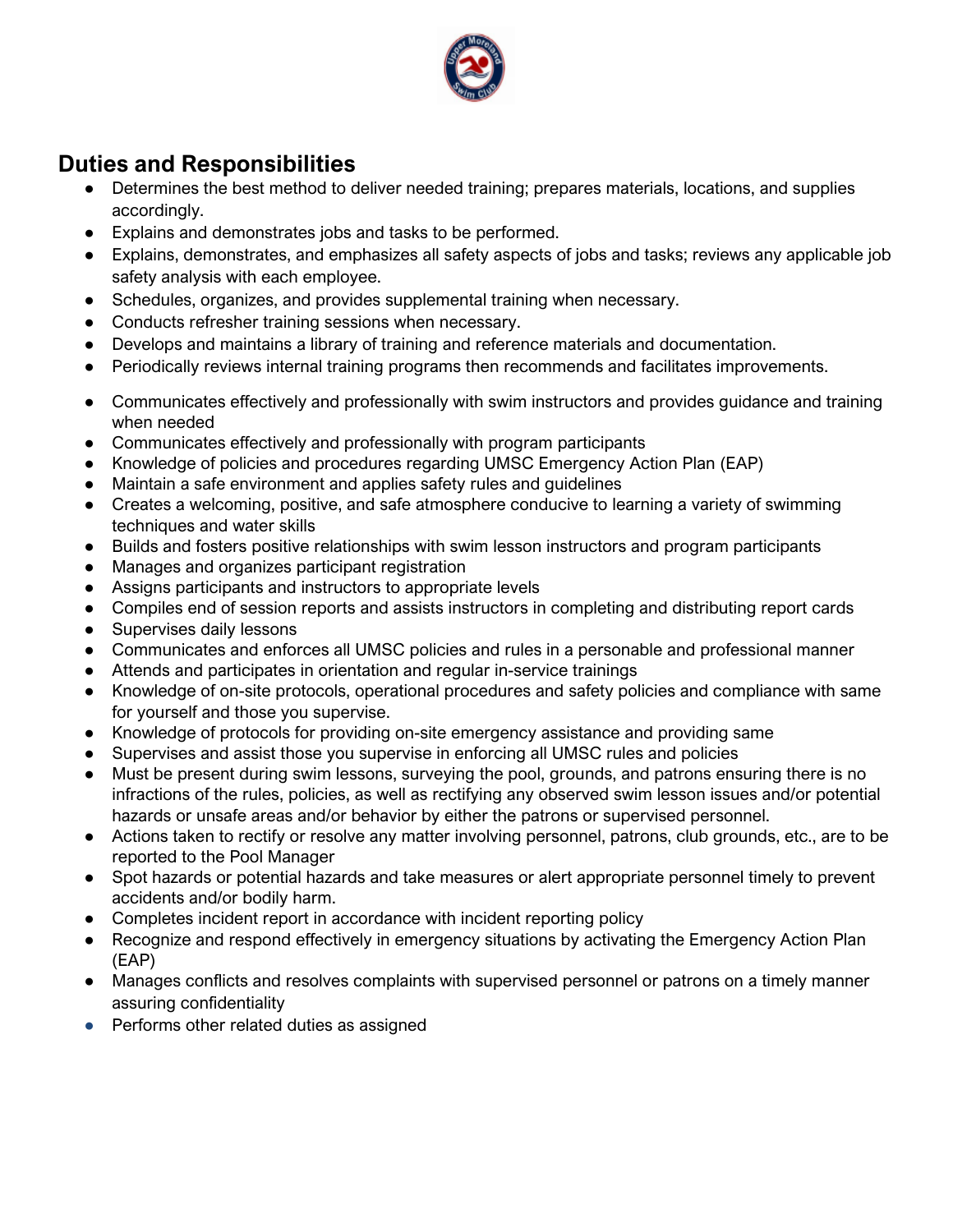

# **Upper Moreland Swim Club Swim Lesson Instructor- Part Time, Hourly**

#### **Job Summary:**

The Swim Lesson Instructor will perform the swim lesson program safely and successfully. The Swim Lesson Instructor will provide swim and safety training, demonstrating proper swim skills and standards in a classroom and/or swim pool setting.

#### **Supervisory Responsibilities:**

• None

## **Minimum Qualifications**

- Knowledgeable of a variety of swimming techniques and skills
- Current Red Cross Lifeguard Certification Required and copy provided
- Current CPR/ First Aid/AED Certifications Required and copy provided
- Fifteen years of age by the completion of the lifeguard certification and CPR and First Aid certification
- Working papers from local school district (if under 18)
- Completion of Criminal Record Check and a Child Abuse History clearance; must be presented with no issues one month before commencement of pool operations
- Fifteen years of age by Memorial Day
- Available for work during the swim club's summer season
- All required work-related forms are completed and provided one month prior to the commencement of club operations

## **Physical Demands**

- Required to have strong swimming skills
- Ability to react to emergency situations with quick movements, strenuous activity, and, on occasion, assist or lift persons in distress of varying weights.
- Ability to physically assist program participants in the act of swimming for learning purposes
- Required to remain alert to dangerous situations while sitting, standing, or walking for prolonged periods of time outside
- Ability to lift/carry up to seventy-five pounds without assistance

- Punctual, dependable, and accountable
- Applies and demonstrate patience, passion, and enthusiasm
- Applies good interpersonal and de-escalation skills
- Applies good critical thinking skills
- Makes sound judgment even under time constraints
- Available to work on a variety of hours, days, and shifts, including holidays and weekends during the swim club season
- Reports to work able to meet job responsibilities and in proper attire and physical condition consistent with club policies and procedures.